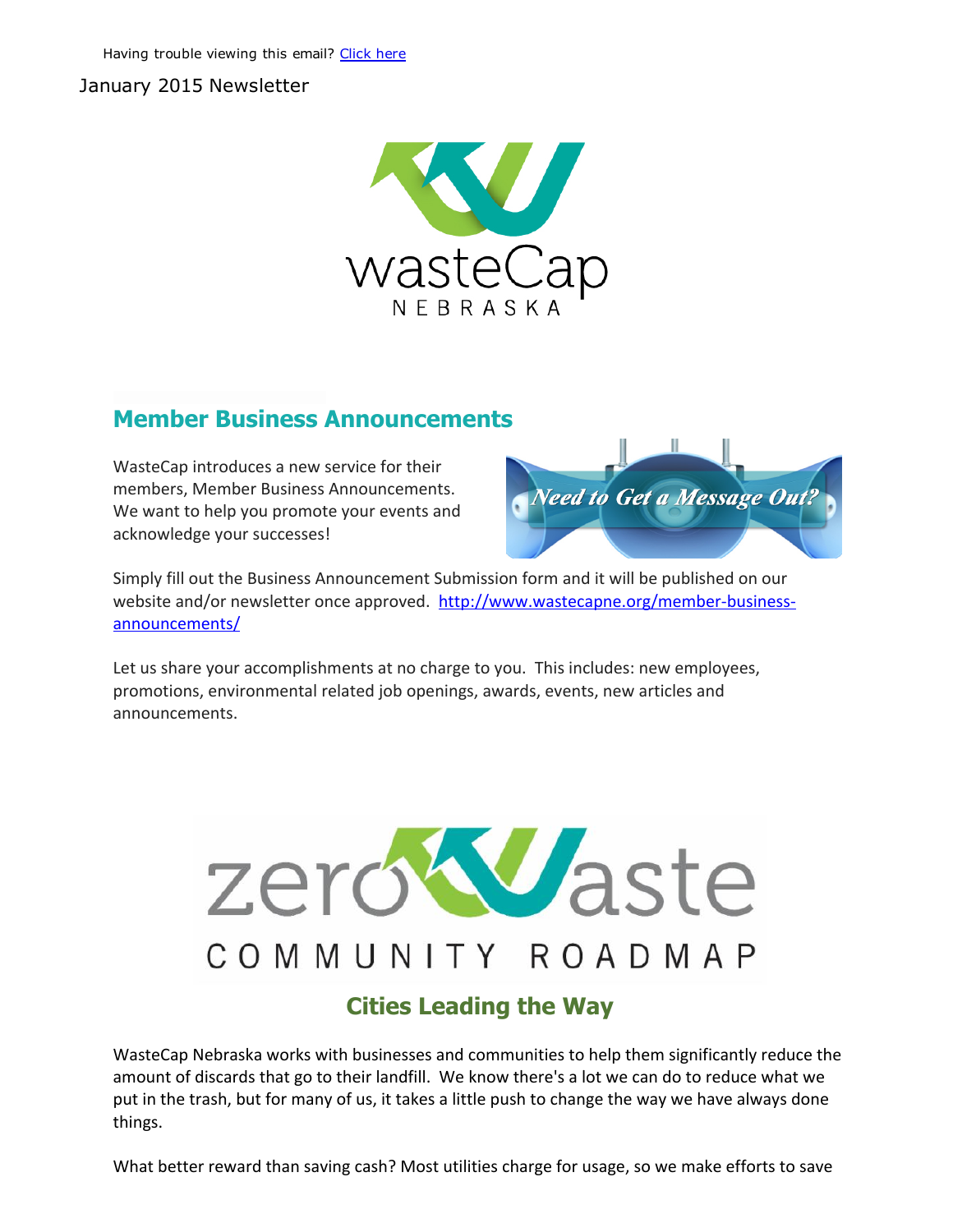power and water for a smaller bill. The same could be true for our waste utility.

Most towns in the US charge a flat fee for garbage pickup, whether your can is full or empty. But that's changing, as more towns are starting Pay as You Throw (PAYT) programs. These charge for service based on the volume of trash. That way, people who are sending less to the landfill pay less on their bill, too. When coupled with convenient recycling sites or curbside service, it only makes sense to take the extra couple minutes to put recycling in the other bin and save.

Pay as You Throw makes sense for equity, economy and environment. It's fair because the costs of transporting and landfilling extra trash are paid by those who pollute more. It's good for the economy because cities save money at the landfill; and expanding recycling creates over 10 times more jobs than landfilling. Waste reduction is good for the environment, too. Reduce and reuse decreases the pressure to make new products; and less stuff ends up in the dump. Keeping stuff out of landfills extends their life and reduces their negative impacts.

Unit-based pricing (PAYT) is the most effective way to encourage people to reduce, reuse and recycle, and it is a key component of a Zero Waste strategy.

To learn more, and to see additional Zero Waste Spotlights visit [www.wastecapne.org](http://r20.rs6.net/tn.jsp?e=001KosbGBowpvGkBhKQSxbaeZezQhiaC9fIo3AVeajlqqnlHxRcf-crM2y_-fKz6sKQPP5XXZpSYsUWkS7H00eOoEEOLs4UOVbP7g7AQsD5L5Q=).

#### Help WasteCap Nebraska Win the Resourceful Award! Voting Ends January 31, 2015

An article submitted by WasteCap Nebraska to the "Open for Business Magazine" (central Nebraska's business magazine) was nominated for "The Resourceful Award".



The article titled, "Nebraska Embracing Business as a Force for Good", was written by Julie Diegel, Director of Sustainability Programs, and published in the April 2014 edition of the magazine. You can read it here: http://www. openforbusinessmagazine.com/stories/Nebraska-Embracing-Business-as-a-Force-for-**Good** 

The article receiving the most votes in each category will win, and we think the competition will be tough! Voting closes January 31, 2015. Select the article title under the "Resourceful Award" category here: [https://www.surveymonkey.com/s/MMFGWWR.](http://r20.rs6.net/tn.jsp?e=001KosbGBowpvGkBhKQSxbaeZezQhiaC9fIo3AVeajlqqnlHxRcf-crM2y_-fKz6sKQoEdnV_GSAoJCCYOQwQ4u594nexx2qK47LrS8yXWIyB1rPWCYNBmtdbnxeEk4Q9_H)

Thank you in advance for your vote! (Fingers crossed.)

# UPCOMING EVENTS

January 14 Green Team Roundtable